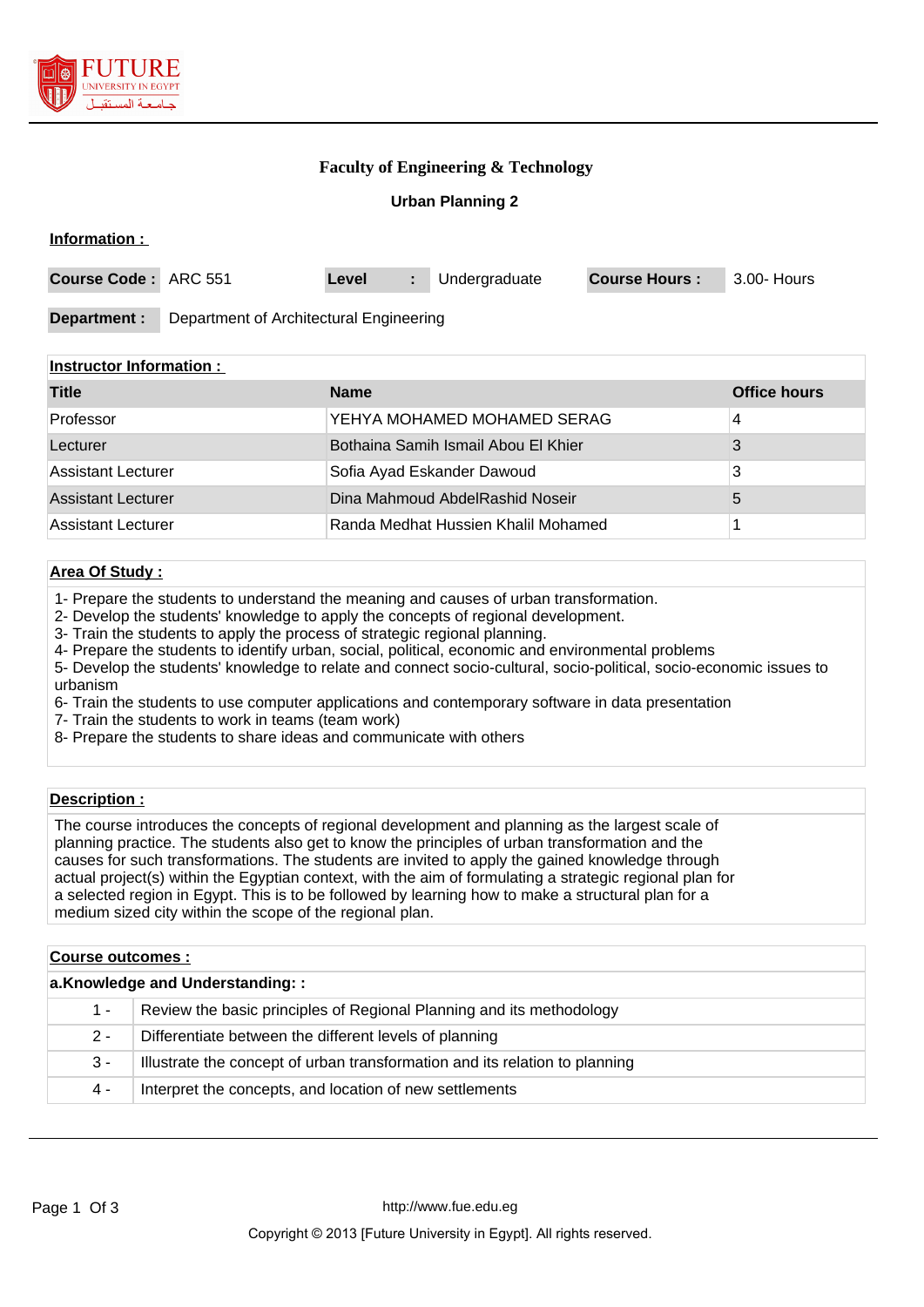

|       | b.Intellectual Skills::                                                                                              |
|-------|----------------------------------------------------------------------------------------------------------------------|
| $1 -$ | Analyze the region in existing and new developments, assess and evaluate its elements and components                 |
| $2 -$ | Suggest alternative solution and locations for new developments on the regional level                                |
| $3 -$ | Analyze urban, social, political, economic assets and problems in the region and relate them to regional<br>planning |
| 4 -   | Propose designs for new cities and settlements                                                                       |
|       | c. Professional and Practical Skills::                                                                               |
| $1 -$ | Originate the causes of urban transformation                                                                         |
| $2 -$ | Indicate the level of development within a specific region through given data                                        |
| $3 -$ | Integrate the different spatial and environmental issues in a region to produce a good plan.                         |
| 4 -   | Plan new cities and strategies                                                                                       |
|       | d. General and Transferable Skills::                                                                                 |
| $1 -$ | Discuss and defend his/her ideas.                                                                                    |
| $2 -$ | Work in a team from the beginning of the project to its end.                                                         |

# **Course Topic And Contents :**

| <b>Topic</b>                                                                                                      | No. of hours Lecture |                | <b>Tutorial / Practical</b> |
|-------------------------------------------------------------------------------------------------------------------|----------------------|----------------|-----------------------------|
| Introduction to Urban Transformation                                                                              | 4                    | $\overline{2}$ | $\overline{2}$              |
| Mini project announcement: Urban transformation of Downtown<br>Cairo                                              | 4                    | 2              | $\overline{2}$              |
| <b>Regional Development Strategies</b>                                                                            | 4                    | $\overline{2}$ | $\overline{2}$              |
| Planning of the Halayeb triangle in Egypt/ impacts of politics on the<br>development of non-core regions in Egypt | 4                    | $\overline{2}$ | $\overline{2}$              |
| 1st Midterm Presentation: Submission of the Mini Project                                                          | 4                    | $\overline{2}$ | $\overline{2}$              |
| Introduction to the regional planning project                                                                     | 4                    | 2              | $\mathbf{2}$                |
| Analyzing the present situation of the region / case study : Nubia<br>Region                                      | 4                    | 2              | 2                           |
| Identifying the Problems / Constraints and potentials - SWOT<br>analysis                                          | 4                    | $\overline{2}$ | $\overline{2}$              |
| 2nd Midterm presentations                                                                                         | 4                    | 2              | 2                           |
| Developing the regional upgrading strategy                                                                        | 4                    | 2              | 2                           |
| Developing different planning proposals                                                                           | 4                    | 2              | 2                           |
| The Regional Master Plan                                                                                          | 4                    | 2              | 2                           |
| Structural Planning of a new Settlement (1)                                                                       | 4                    | 2              | 2                           |
| Structural Planning of a new Settlement (2)                                                                       | 4                    | 2              | $\overline{2}$              |
| Final presentation and end work                                                                                   | 4                    | $\overline{2}$ | 2                           |

# **Teaching And Learning Methodologies :**

Lecture.

Applied Projects.